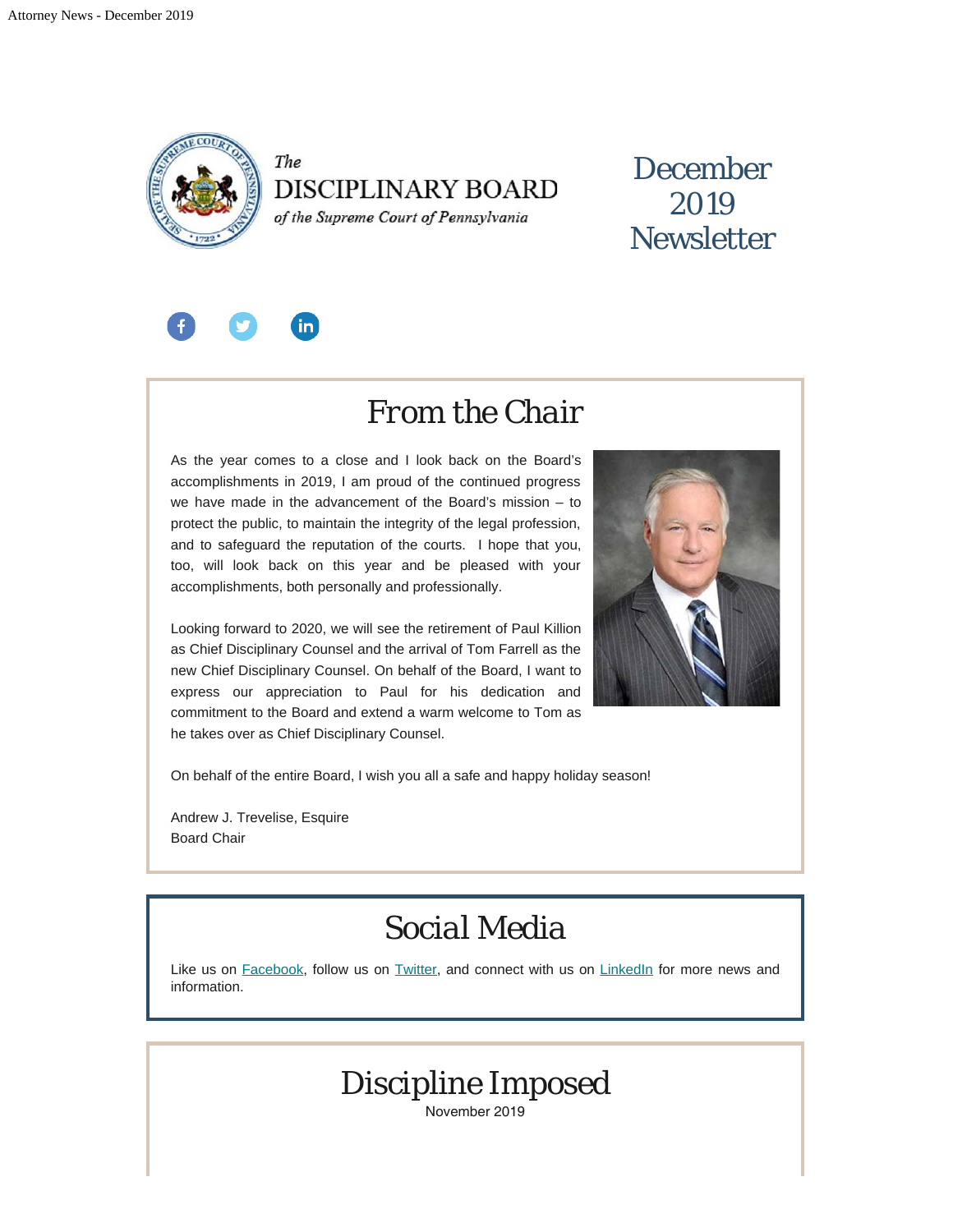#### Attorney News - December 2019



# *Attorney Registration*

#### **Emeritus Renewal Period Coming Soon!**

Emeritus status is available to attorneys who retire from the practice of law and seek to provide pro bono services to legal aid organizations. Emeritus programs create a pool of qualified volunteer attorneys to provide services to those in need. Emeritus attorneys perform valuable roles in the community by bolstering legal aid and other nonprofit programs to help close the gap between the need for and the availability of free legal services.

Attorneys whose license status is currently Emeritus are due to renew in January. Renewal information was recently mailed to those attorneys on Emeritus Status. **Emeritus renewal materials must be returned by January 31, 2020.**

Please see [Pa.R.D.E. 403](http://www.padisciplinaryboard.org/for-attorneys/rules/rule/5/#rule-389) for detailed emeritus information, review the [Emeritus Attorney FAQs](http://www.padisciplinaryboard.org/for-attorneys/resources/#Emeritus), or contact us at (717) 231-3380 or [atty.registration@pacourts.us](mailto:atty.registration@pacourts.us).

## *Articles of Interest*

#### **Former Judge Ciavarella, Key Player in "Kids for Cash," Disbarred**

One of the greatest judicial scandals in Pennsylvania history seems to be coming to an end. On October 1, 2019, the Supreme Court of Pennsylvania entered an [order accepting the disbarment](http://www.pacourts.us/assets/opinions/DisciplinaryBoard/out/26DB2012-Ciavarella,%20Jr..pdf) [by consent of Mark A. Ciavarella, Jr.](http://www.pacourts.us/assets/opinions/DisciplinaryBoard/out/26DB2012-Ciavarella,%20Jr..pdf)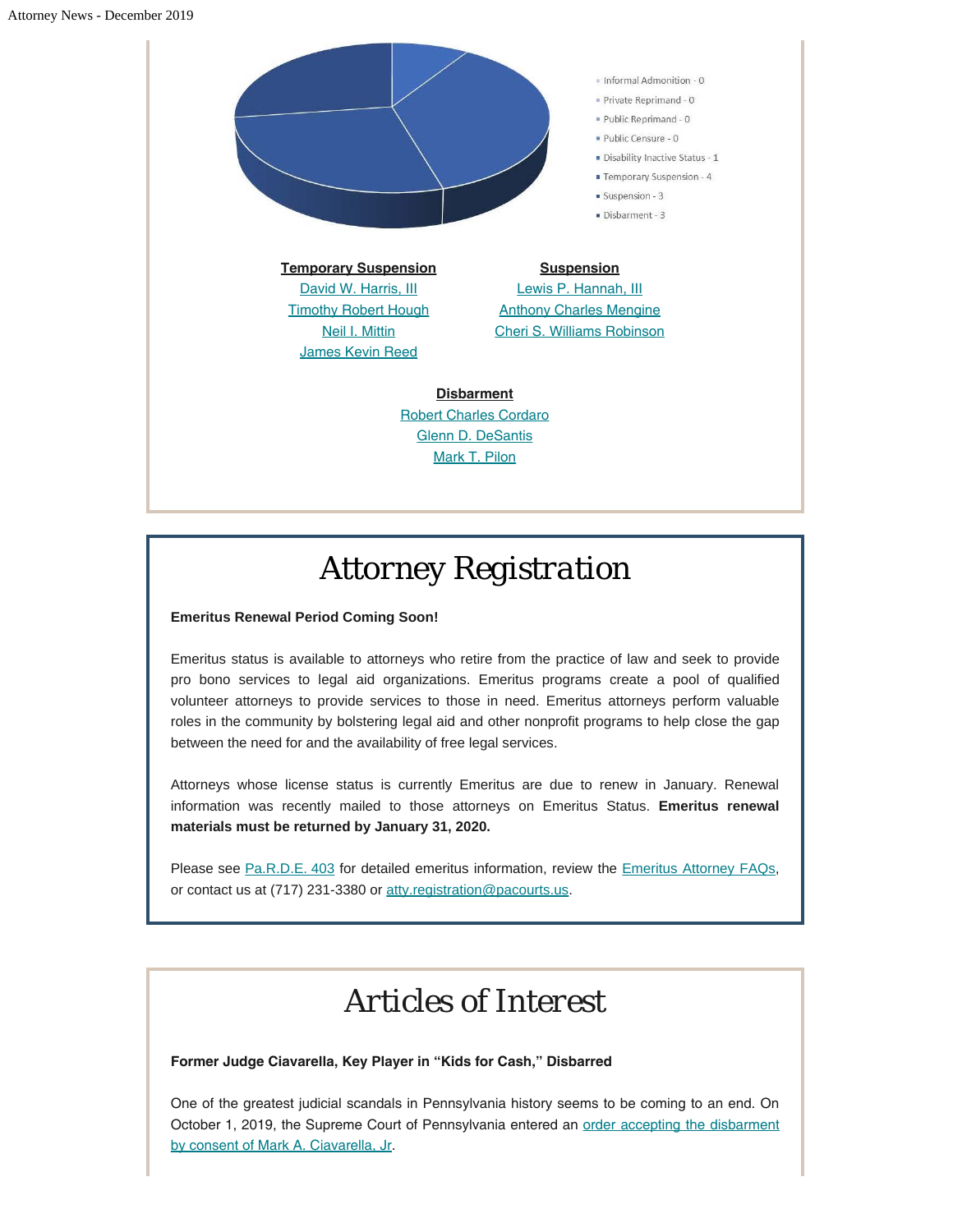Ciavarella, a former Judge of the Court of Common Pleas for Luzerne County, was at the center of what became known as the "Kids for Cash" scandal, which arose in 2008 from charges that Ciavarella and former President Judge Michael Conahan accepted kickbacks from parties with interests in child detention facilities in return for thousands of harsh dispositions which resulted in juveniles being committed to those facilities. Conahan pleaded guilty to Federal charges and was disbarred in 2011. Ciavarella chose to go to trial and was found guilty of 12 counts in 2011. His original convictions were upheld by the Court of Appeals, but in 2018 a Federal District Court vacated some of the convictions based on subsequent caselaw and stated its intention to schedule a new trial. The Court of Appeals affirmed that decision in March 2019, and an application for certiorari to the Supreme Court of the United States was pending at the time of Ciavarella's resignation statement.

Although the Supreme Court application was still pending, Ciavarella signed a resignation statement acknowledging that he could not successfully defend the disciplinary proceedings, and the Supreme Court of Pennsylvania accepted the resignation and disbarred Ciavarella on October 1, 2019. He had assumed voluntary inactive status in 1996 and been temporarily suspended in 2012.

#### **Disciplinary Board Publishes List of Approved Financial Institutions**

The Disciplinary Board has published its annual list of financial institutions approved to hold client trust funds. Find the list [here](http://www.pacodeandbulletin.gov/Display/pabull?file=/secure/pabulletin/data/vol49/49-47/1734.html).

#### **So Long, Partner: A Changing Climate for Partnership**

Making partner often isn't what it used to be.

For many attorneys who entered the practice of law decades ago, "making partner" was the culmination of success in the legal profession. Becoming a full partner in an established law firm conferred job security close to life tenure, a comfortable income, and a measure of professional prestige. But as an [article in the Wall Street Journal](http://www.managingpartnerforum.org/tasks/sites/mpf/assets/image/MPF%20FEATURED%20ARTICLE%20-%20Being%20Law%20Firm%20Partner%20Once%20a%20Job%20for%20Life%20-%20WSJ%20-%208-16-19.pdf) argues, times have changed, and so have the rewards of becoming a partner. As one industry saying goes, making partner is like winning a pieeating contest, only to discover that the prize is more pie.

Lawyers who, as associates, worked long hours and hustled constantly to find new clients have been finding that not much changes when they become partners. Firms with hundreds or even thousands of partners no longer view individual partners as unique and irreplaceable assets. The largest U.S. law firm has over 10,000 lawyers, a third of them partners.

The diminished loyalty between firms and partners is not a one-way street. Lateral mobility of lawyers has spiked up as partners, with more information than ever as to the relative compensation in different firms, frequently jump ship to other firms, often taking clients, lawyers, and staff with them.

Meanwhile, the race to find and compensate partners often results in harsher working conditions and diminished expectations for those who have not yet achieved that title. Many associates find delays of up to ten years in achieving partnership, or find themselves shuttled to lesser titles like "counsel" of "non-equity partner," still drawing salary rather than sharing profits. According to ALM Intelligence, the percentage of partners holding equity in their firms has declined from 78% in 2000 to 56% in 2018.

Brad Karp, chairman of Paul, Rice, Rifkind, Wharton, & Garrison, LLP, comments, "Many law firms have become so focused on the next client, the next matter, the next dollar that they have failed to notice the gradual but inexorable disintegration of their cultural glue."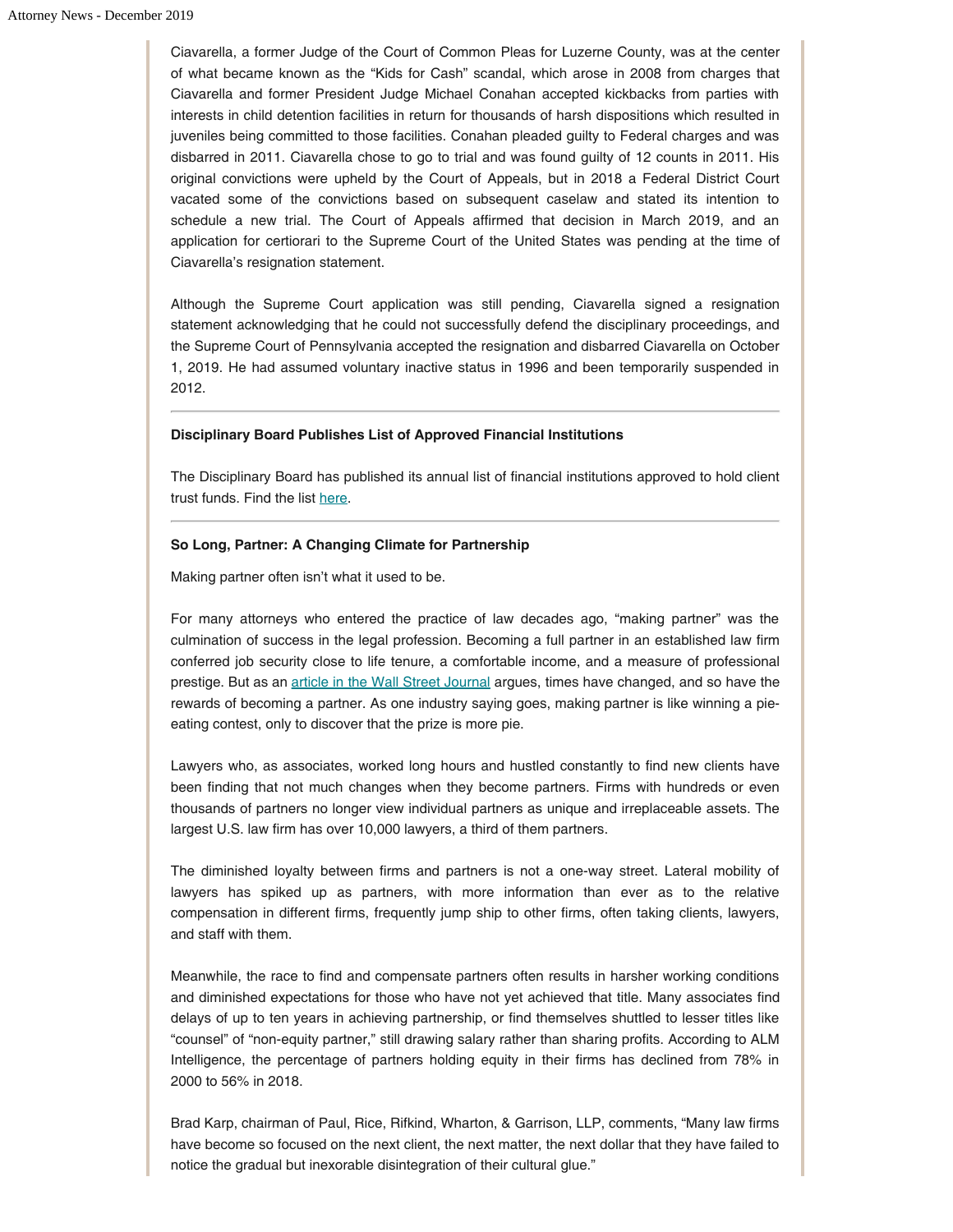#### **Sentence Fragment: Lifer Seeks Freedom after Temporary Death**

An Iowa convict serving a life sentence made a remarkable argument. After being technically dead and then revived, he [claimed he had served his life sentence, and therefore should be free to go.](https://www.washingtonpost.com/nation/2019/11/08/benjamin-schreiber-denied-life-sentence-appeal-iowa/)

Benjamin Schreiber was convicted of murder in 1997 and sentenced to life in prison without the possibility of parole. In 2015, Schreiber suffered septic poisoning due to kidney stones and was rushed to the hospital, unconscious and unresponsive. Despite the fact that he had signed a "do not resuscitate" order, doctors worked fervently to save his life, and after emergency procedures he recovered.

Three years later, Schreiber filed his third petition for post-conviction relief on his own behalf, without counsel. He argued that during his 2015 hospitalization, he was legally dead for a period of time before he was revived by the doctors' efforts. Therefore, he argued, his "death" completed his life sentence, and he was entitled to discharge as he was sentence to life imprisonment, "but not to Life plus one day."

The courts did not buy his argument. The district court granted the state's motion to dismiss the petition without an evidentiary hearing, and refused to appoint counsel for him. On appeal, the Court of Appeals of Iowa, in an [opinion by Judge Amanda Potterfield](https://www.iowacourts.gov/courtcases/7579/embed/CourtAppealsOpinion), affirmed the lower court's decision. She wrote, "Schreiber is either still alive, in which case he must remain in prison, or he is actually dead, in which case this appeal is moot." She further noted that since Schreiber had signed the PCR application and his motion for reconsideration, the latter did not seem likely.

In other words, you only live once.

#### **Tennessee Judge Holds Lawyer's Son as He Swears Her into Bar**

The [image of a Tennessee judge holding a lawyer's baby](https://thehill.com/blogs/blog-briefing-room/news/469828-tennessee-judge-holds-lawyers-baby-as-he-swears-her-into-the?fbclid=IwAR2_18uohekr53BKRVoTvHGDVxrBokVuhusgZ4Hx8HeIWjwnmzHzgi7g-aQ) as he swears her into the bar is going viral. Newly admitted lawyer Juliana Lamar gave birth to her son Beckham while still in law school. Once admitted, she chose to be sworn in by Tennessee Court of Appeals Judge Richard Dinkins, for whom she had clerked and whom she regarded as a mentor and inspirational figure. She also wanted her son to be part of this important moment in her life. Judge Dinkins readily agreed, and bounced Beckham on his arm as he read the oath swearing Beckham's mother into the practice of law. The video is [here](https://www.cnn.com/videos/us/2019/11/11/tennessee-judge-holds-baby-paul-mxp-vpx.hln).

## *Attorney Well-Being*

#### **Is the Billable Hour Model Bad for Lawyer Well-Being?**

Lawyers have long known that the drive to accumulate billable hours can be stressful. But recent studies have raised the question of whether the practice model built on the billable hour is having an adverse effect on lawyers' mental health and well-being.

A [2015 study from the Florida State University College of Law,](https://ir.law.fsu.edu/cgi/viewcontent.cgi?article=1093&context=articles) examining factors leading to satisfaction and dissatisfaction in the practice of law, found that psychological predictors of wellbeing decreased as lawyers were required to bill more hours. Those lawyers with higher billable requirements cited less internal motivation and satisfaction, and reported increased levels of alcohol abuse. An [article in the journal](https://www.tandfonline.com/doi/abs/10.1080/13218719.2013.822783?needAccess=true&journalCode=tppl20&) *[Psychiatry, Psychology and Law](https://www.tandfonline.com/doi/abs/10.1080/13218719.2013.822783?needAccess=true&journalCode=tppl20&)* reported that Australian lawyers who billed the highest number of hours experienced the worst psychological problems,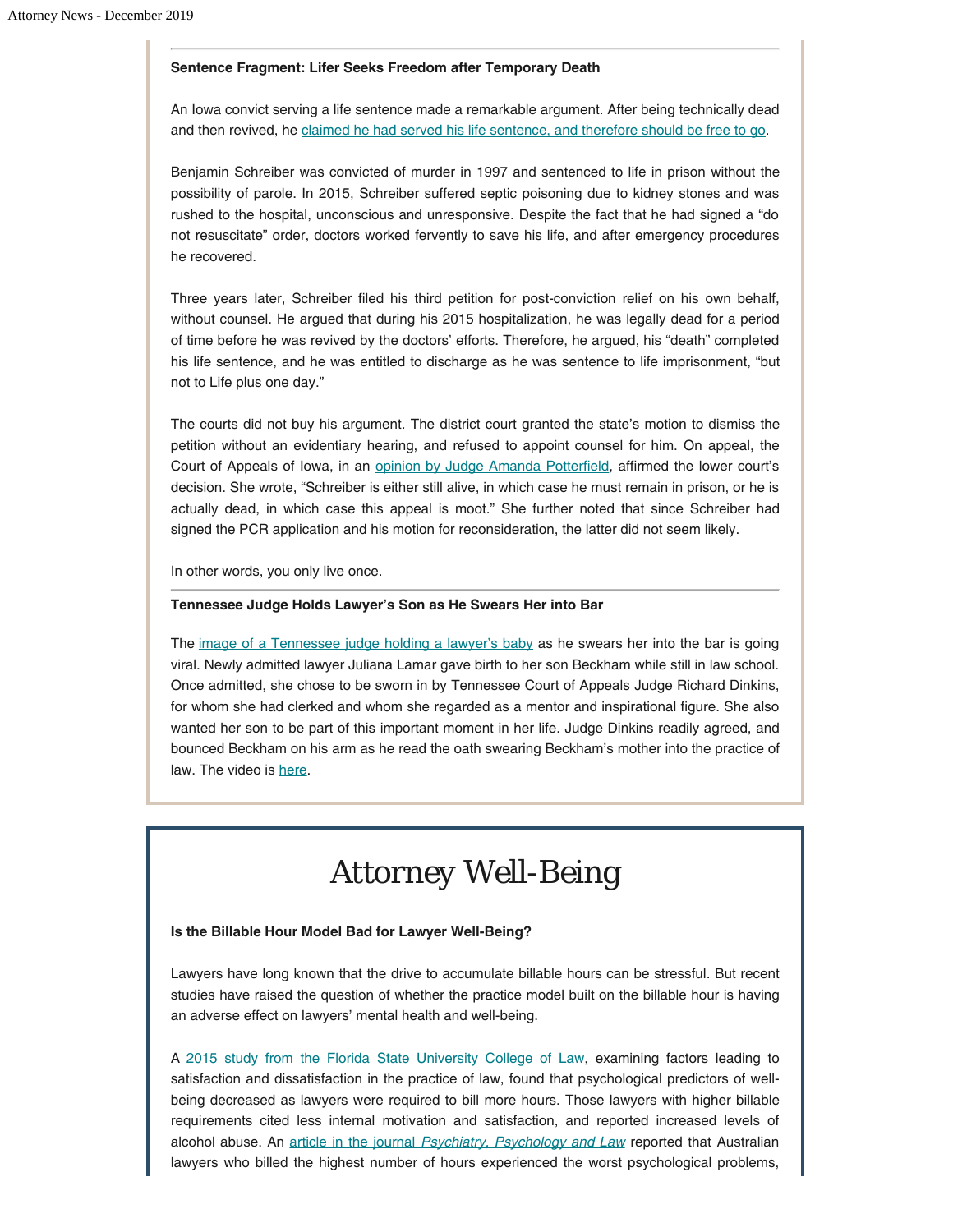including symptoms of severe depression and substance abuse.

In [an article in Law Practice Today](https://www.lawpracticetoday.org/article/billable-hour-impacting-mental-health/?fbclid=IwAR0yLuu6i7TjTPcPTDYdE7LuhRV2_NF-B8xwk1QIMO-of3h-SRRPf6jPuSQ), lawyer Stephen Embry argues that the billable hour causes many harmful effects. He notes that the focus on billable hours forces lawyers to make time-value judgments that too often are based purely on whether an activity is billable; distracts them away from real life into a world where everything is billable and therefore important, or not billable and thus not important; and discourages participation in business development or personal enrichment opportunities that require nonbillable time. It encourages overdoing work, raising cost for clients; resisting technologies and processes that would bring greater efficiency, since that could mean fewer billable hours; and failing to attend to things most other businesses routinely do, such as long-term planning, training and mentoring, research, and development.

Embry concludes his argument with the plea, "If we aren't willing to look hard at reducing our dependence on the billable hour for pure business reasons, let's do it for our mental health and well-being."

## *Around the Court*



**AOPC Produces Video: Pennsylvania Veterans Treatment Courts – Overview**

The AOPC recently produced a video titled ["Pennsylvania Veterans Treatment Courts –](https://www.youtube.com/watch?v=epJ_YsXmFUU) [Overview".](https://www.youtube.com/watch?v=epJ_YsXmFUU) Volunteer veteran mentors play a crucial role in the success of Veterans Treatment Courts. For Veterans looking to be of service to their fellow vets in need, becoming a mentor offers the opportunity to guide and support a struggling veteran as they navigate the court, treatment, and Veterans Affairs systems.

**Investigating Grand Jury Task Force Completes Work; Delivers Report to Supreme Court**

The [report](http://www.pacourts.us/assets/files/newsrelease-1/file-8216.pdf?cb=2e35f2&fbclid=IwAR1yifCBrqJCpAC9UVEDJW4vvddHdG0FIFYpZ2HAykhPPLA4OP_aZBEI62c) sets forth 37 recommendations focused on improving the efficiency, effectiveness, and fairness of investigating grand juries, most of which relate to actions that can be effectuated by the judicial branch.